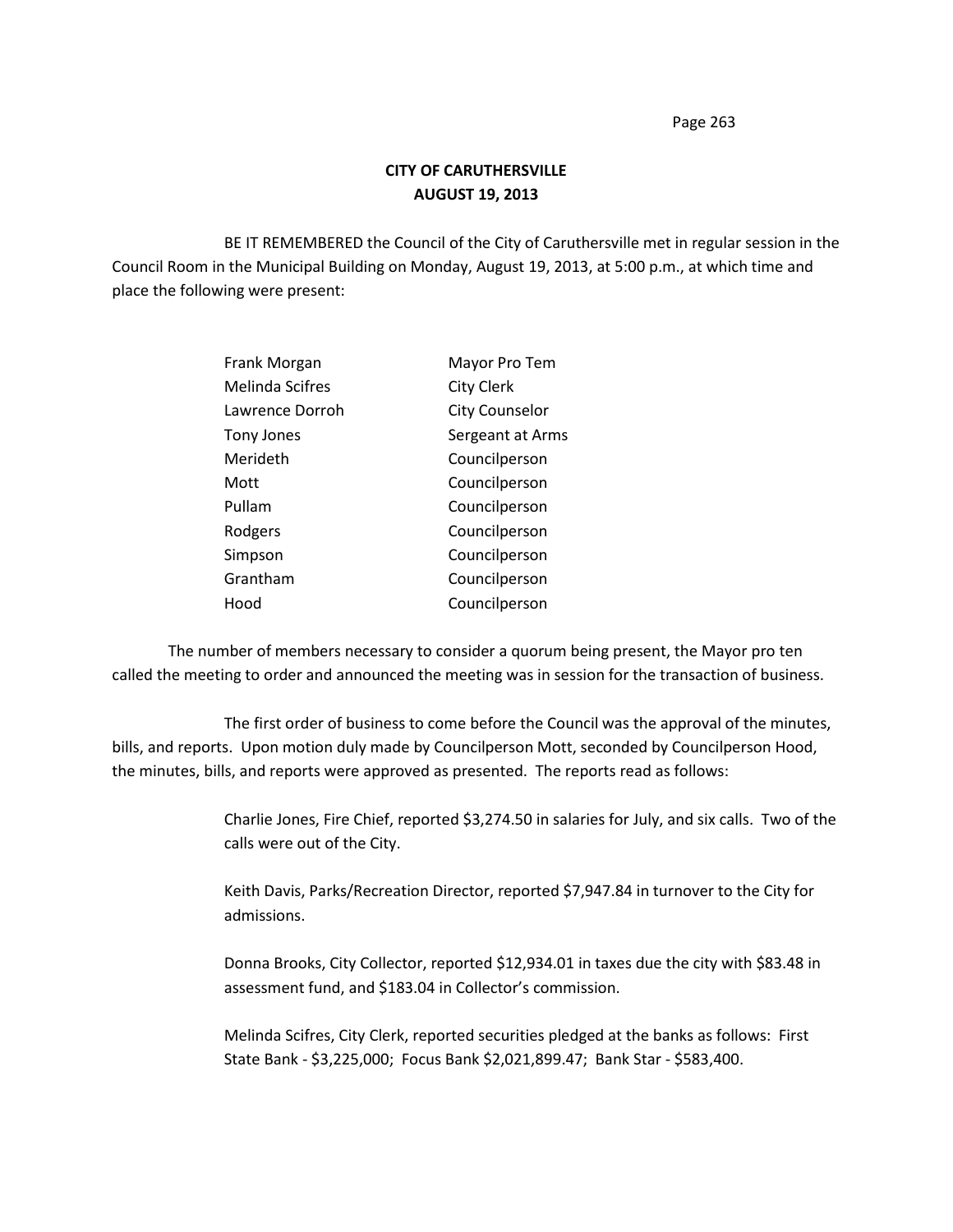Christi Watkins, Court Clerk, reported \$4,191.47 in fines collected; \$29.70 in POST funds; \$29.69 in JEF funds; and \$211.75 in CVC funds.

Paul Shaw, Water/Wastewater Manager, reported the following for July:

| Water         | \$79,271.22    | Water customers 2395 |
|---------------|----------------|----------------------|
| Sewer         | \$21,347.14    | Sewer customers 2301 |
| Garbage       | \$37,004.27    |                      |
| Meter Serv.   | \$<br>975.90   |                      |
| Mo. Spray     | \$<br>711.67   |                      |
| Primacy Fee   | \$6,893.96     |                      |
| Sewer Primacy | 1,491.05<br>\$ |                      |
| Sewer Bond    | \$10,761.22    |                      |
| Bond Serv.    | 541.00         |                      |
| TOTAL         | \$158,997.43   |                      |

The next order of business to come before the Council was the bids for the hose for the Fire Department. Three bids had been received as follows:

| Schuhmacher Fire Equipment   | \$7,862.00 |
|------------------------------|------------|
| <b>Banner Fire Equipment</b> | \$7,511.92 |
| Nafeco, Inc.                 | \$7,310.48 |

Fire Chief Jones reported he had reviewed the bids, and Nafeco, Inc. met the specifications, and was the low bidder. After discussion, Councilperson Merideth motioned to approve the bid from Nafeco, Inc., with Councilperson Pullam seconding, and motion carried unanimously.

Police Chief Tony Jones then presented the Council with two ordinances for consideration. The first ordinance was regarding domestic assault and harassment. The proposed ordinance defined the charge of harassment and the penalty. The current ordinance does not have this provision. The next ordinance was regarding the use of utility vehicles on City streets. The Council had passed an ordinance prohibiting the use of ATV's on city streets several years ago. The proposed ordinance would allow the use of the utility vehicles for government use, agricultural or industrial. A special permit will be issued for persons wanting to operate a utility vehicle on the streets. The ordinances will be reviewed for consideration at the next meeting.

Councilperson Rodgers then reported the fire department had three fire calls within the last two weeks. The Fire Chief had contacted Whitener Monuments regarding the cornerstone from the 1915 fire station on 4<sup>th</sup> Street. Mr. Whitener reported he would clean and mount the cornerstone from the old fire station for \$250.00, which will include the metal stand. After discussion, Councilperson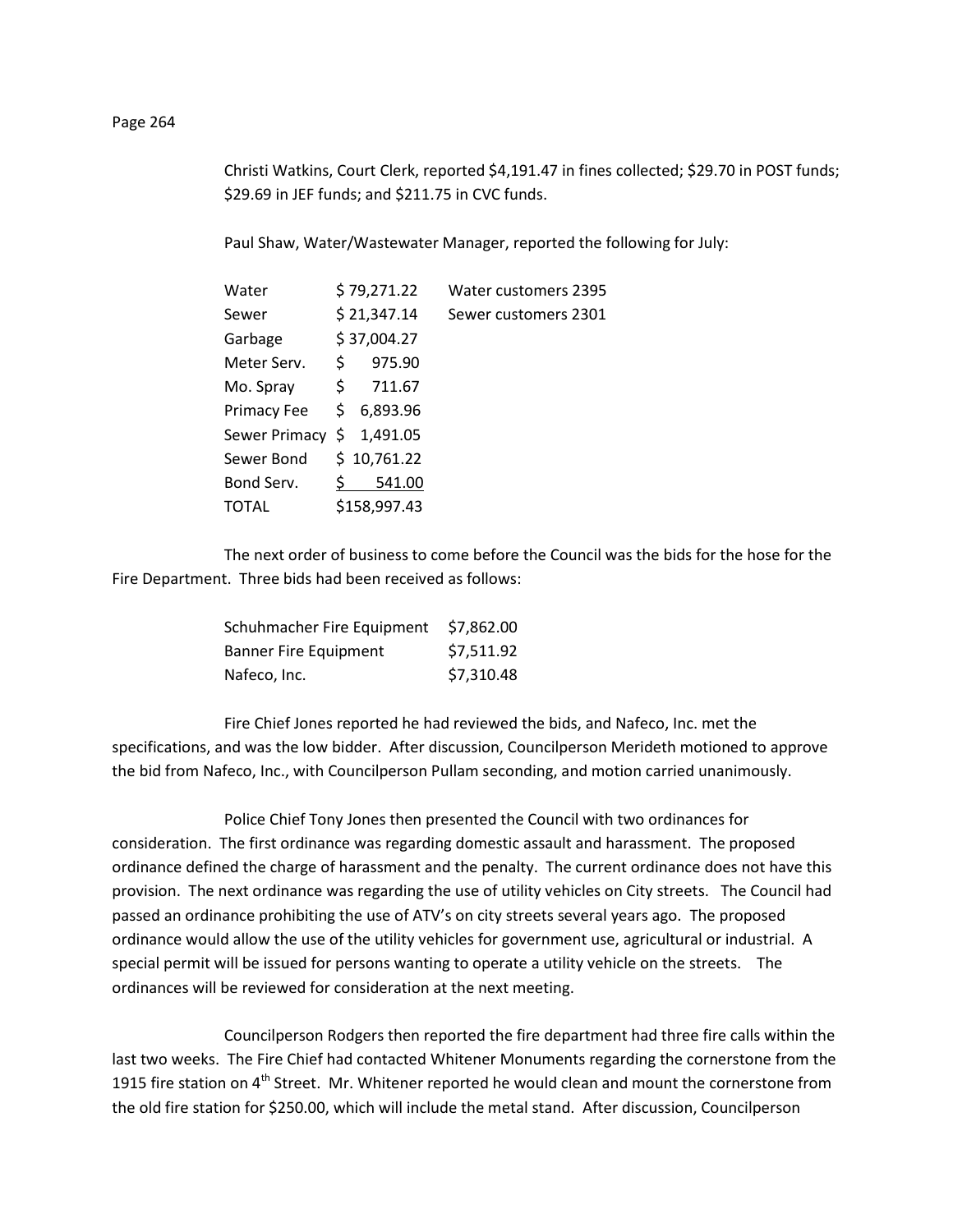Merideth motioned to approve the expenditure, with Councilperson Rodgers seconding, and motion carried.

Police Chief Jones reported a club has been staying open until 3:00 a.m. or 4:00 a.m. in the morning. The owner does not have a license. He has advised the owner that he must have a license, or if need be he will chain the doors. Liquor is being consumed on the premise. Eugene Robinson then appeared before the Council as the operator of the club. He stated he does not sell liquor, and he does not know if the patrons are putting liquor in their cups. He has so many people in the building that he cannot check everyone. There are other acts that are prohibited that have been seen at the club. Mr. Robinson stated he has so many people coming to his place, that he doesn't have enough control over the people. Police Chief Jones advised he was in violation of the fire codes by having too many people in the facility. Counselor Dorroh stated the owner would have to have a consumption license for liquor to operate, whether he sells liquor or the patrons bring it in. The club must close a 1:30 a.m. according to state law. He then advised Mr. Robinson that he was not zoned for adult entertainment, and is in violation of several City and state laws. It was agreed that Mr. Robinson would meet with the Police Chief Tuesday afternoon to discuss what he would have to do to be legal.

Councilperson Grantham then motioned to dedicate Third Street from Cotton to the Casino in memory of Diane Sayre. Councilperson Merideth seconded the change, and the motion carried unanimously.

Councilperson Hood reported the Water and Sewer Committee had met prior to the meeting. The committee had been advised the manhole at Jiffy Jim's had been fixed, and was now in operation. The water department had received a letter from Missouri Department of Natural Resources regarding the feeding of fluoride into the water. DNR stated the fluoride should not be intermittently fed into the system, but routinely added to the water. DNR has no say in whether or not the City chooses to add fluoride to the drinking water. If fluoride is fed, it is very important to do so at a consistent daily rate to accomplish acceptable levels throughout the distribution system at all times. Paul Shaw, Water/Wastewater Manager, reported Caruthersville is one of the few cities to add fluoride to the water. The Council was asked to allow the department to discontinue the feeding of fluoride to the water. This would save approximately \$10,000-15,000 per year by not adding the chemical. Councilperson Hood motioned to discontinue the feeding of fluoride, with Councilperson Simpson seconding, and motion carried.

Mr. Shaw then reported the crews had fixed a leak at England Park, and the manhole at Jiffy Jim's had been repaired by a contractor.

Terry Rushing reported the street crews had been trying to catch up on the mowing and picking up limbs and debris. On Tuesday the crews will be back on East  $11<sup>th</sup>$  Street to finish the drainage job. The crews are cutting limbs that are hanging over streets, and obstructing signs.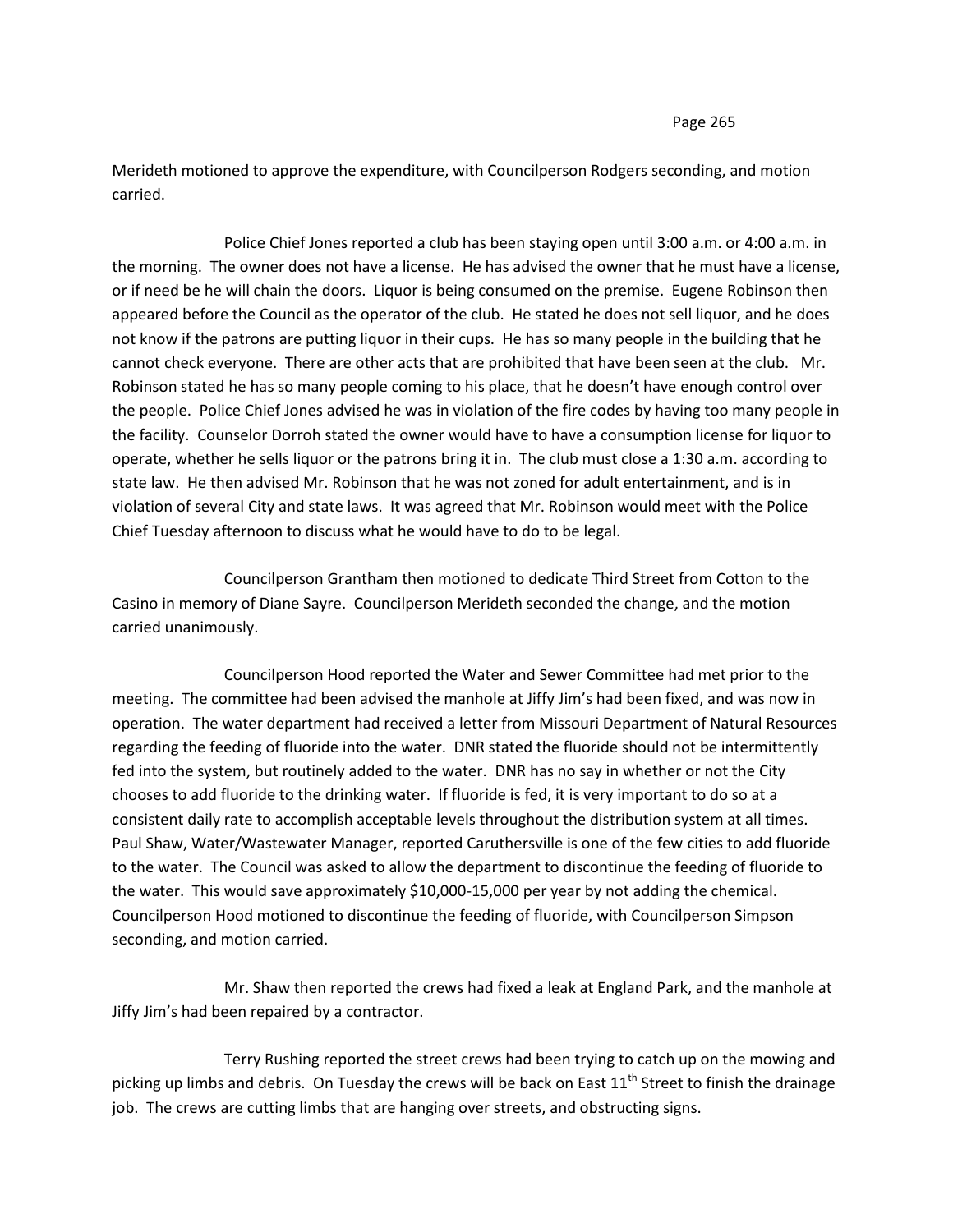Keith Davis, Parks/Recreation Director, reported the swim team had try outs on Sunday, and 13 more children made the swim team. This will make approximately 35-40 children on the team now. Also, a lifeguard class has been conducted for persons to be certified as a guard.

The Pee-wee football sign-ups have started. Any children interested in signing up for the pee-wee league, should get a form from the recreation center.

Terry Rushing then thanked the Police Department for assisting in the removal of a sign on South Ward that was illegally placed. They have assisted in removing basketball goals that have been placed adjacent to the street. Mr. Rushing he has verbally warned several property owners regarding the tall grass on their property.

Mr. Rushing then asked the Council if the employees would receive raises this year. He was aware they had decided to review the salaries. Councilperson Rodgers stated she would like to discuss this with the Mayor Pro Tem and the Finance Committee. She hopes to have something for the Council by the next meeting.

Mayor Pro Tem Morgan then reported the helicopter in Veteran's Park is very faded. The City needs to see what can be done to the helicopter to preserve it. The Council agreed the Park Department should review the possibilities to repair the helicopter.

The Council then discussed setting a date for the public hearing to set a tax rate. After discussion, Councilperson Merideth motioned to allow the Clerk to set the hearing for first available date, with Councilperson Grantham seconding, and motion carried.

The next item of business to come before the Council was the signatures for the Federal Reserve and the bank signature cards. Currently the signatures at the banks are Diane Sayre, Baughn Merideth, Frank Morgan, and Barbara Pullam. The Council was asked to place Sue Grantham on the bank signature cards in place of Diane Sayre. This change would be for all accounts at all banks. The Federal Reserve signatures are currently Diane Sayre and Melinda Scifres. The Council agreed the change for the Federal Reserve signatures would be Melinda Scifres, Frank Morgan, and Sue Grantham. After discussion, Councilperson Mott motioned to approve the changes on the signature cards as stated, with Councilperson Hood seconding, and motion carried unanimously.

Mayor Pro Tem Morgan then asked the Council to approve changing the date of the next meeting to Tuesday, September 3, 2013. Councilperson Hood motioned to approve the change, with Councilperson Merideth seconding, and motion passed unanimously.